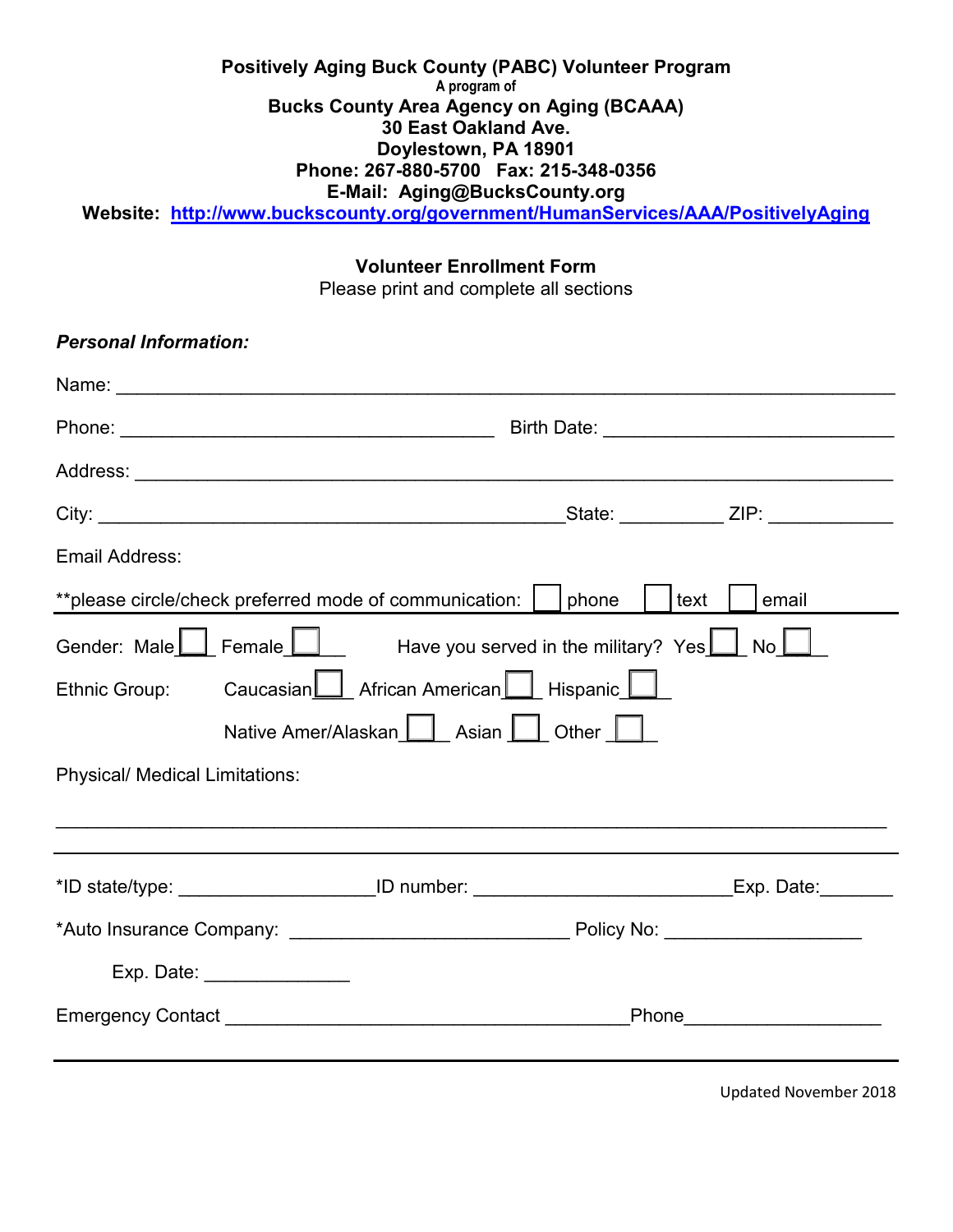| <b>Experience, Interests, and Skills:</b>                               |  |  |  |  |
|-------------------------------------------------------------------------|--|--|--|--|
| High School   Tech School   College<br>Education/Training: Grade School |  |  |  |  |
| <b>Employment Experiences:</b>                                          |  |  |  |  |
|                                                                         |  |  |  |  |
| Skills, Interests, Languages:                                           |  |  |  |  |
|                                                                         |  |  |  |  |
| <b>Previous Volunteer Experience:</b>                                   |  |  |  |  |
| Days/Hours Available:                                                   |  |  |  |  |

# **Positively Aging Buck County (PABC) Volunteer Program Areas of Interest or Skills**

\_\_\_\_\_\_\_\_\_\_\_\_\_\_\_\_\_\_\_\_\_\_\_\_\_\_\_\_\_\_\_\_\_\_\_\_\_\_\_\_\_\_\_\_\_\_\_\_\_\_\_\_\_\_\_\_\_\_\_\_\_\_\_\_\_\_\_\_\_\_\_\_\_\_\_\_\_\_\_\_

# **Please indicate areas of Interest with an "I" and skills with an "S".**

| Administrative tasks                  | <b>Driver</b>               | Mentoring                      |
|---------------------------------------|-----------------------------|--------------------------------|
| Data Entry                            | Effective communication     | Mediation                      |
| <b>Mailing Preparation</b>            | <b>Empower others</b>       | People skills                  |
| <b>Filing</b>                         | Event planning/coordinating | <b>Phone Calls</b>             |
| <b>Packet Preparation</b>             | Event/program promotion     | Problem solving                |
| Application completion                | Food Bank                   | <b>Public Relations</b>        |
| Assist the chronically ill            | <b>Food Service Worker</b>  | <b>Public Speaking</b>         |
| Advocacy                              | Fundraising                 | Read to Children               |
| <b>Community Education</b>            | Games/Crafts with Children  | Tax Assistant                  |
| Computers                             | <b>Graphic Design</b>       | Teaching                       |
| Word                                  | <b>Health Care</b>          | Tutor                          |
| Excel                                 | <b>Health and wellness</b>  | Tutor - Bilingual              |
| Publisher                             | <b>Insurance Counseling</b> | Visit/Companionship            |
| Other                                 | Interpreting                | Available for special projects |
| Crafts (includes sewing and knitting) | Interviewing                | Other - Please list:           |
| <b>Deliver Prepared Meals</b>         | Literacy                    |                                |
|                                       |                             |                                |

PREFERRED POPULATION(S) [Please check **all** the age groups you are open to serving]:

\_\_\_\_\_ Children \_\_\_\_\_ Adults \_\_\_\_\_ Older Adults

FREQUENCY [Please check **all** that apply]: I am hoping to volunteer:

\_\_\_\_\_ On a regular and ongoing basis \_\_\_\_\_\_\_\_\_\_\_\_\_\_\_\_\_ On a sporadic as needed basis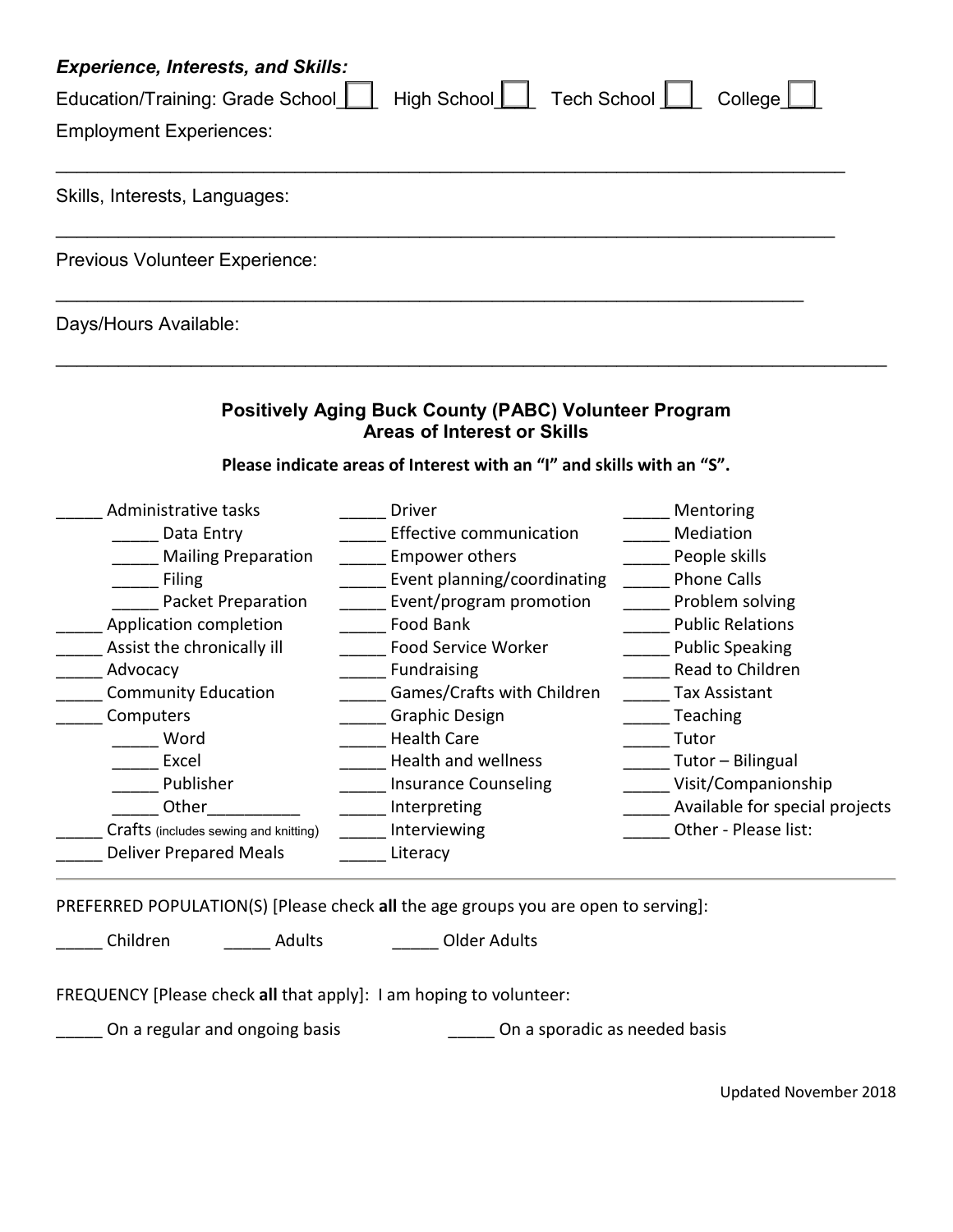# **Written Consent**

| I understand that if I use my personal automobile to and from my volunteer workstation, I will |
|------------------------------------------------------------------------------------------------|
| maintain and provide proof of automobile liability insurance equal to, or greater than, the    |
| minimum required by the Commonwealth of Pennsylvania. I will notify PABC of any change in      |
| status to my driver license and/or any change regarding my auto insurance coverage.            |

- Bucks County Area Agency on Aging may use my name, town, likeness and volunteer information, such as job placement and hours served to promote visibility/recruitment for BCAAA, PABC Volunteer Program, and/or my station.
- I understand that my name may be published in conjunction with volunteer recognition activities.
- I volunteer my services through the Bucks County Area Agency on Aging and understand that I am not an employee of the Bucks County Area Agency on Aging or the County of Bucks.
	- I understand that PABC volunteers often have recurring access to vulnerable populations. I give consent/authorization to Bucks County Area Agency on Aging to proceed with criminal background check(s) as necessary for the applied volunteer position.

| Volunteer Signature: | Date |
|----------------------|------|
|                      |      |

**For Office Use Only:** Placement Made On \_\_\_\_\_\_\_\_\_\_\_\_\_\_ Start Date\_\_\_\_\_\_\_\_\_\_\_\_\_\_

- □ Verification of Identity – Photocopy/scan of government-issued ID attached
- $\Box$ Verification of Auto Insurance – Photocopy/scan of Car insurance ID card
- $\Box$ Reviewed Criminal Record Clearance requirements for desired volunteer position/job.
- $\Box$ Signed written consent for clearances
- $\Box$ Criminal Clearance From completed (attach)

## **Record Checks**